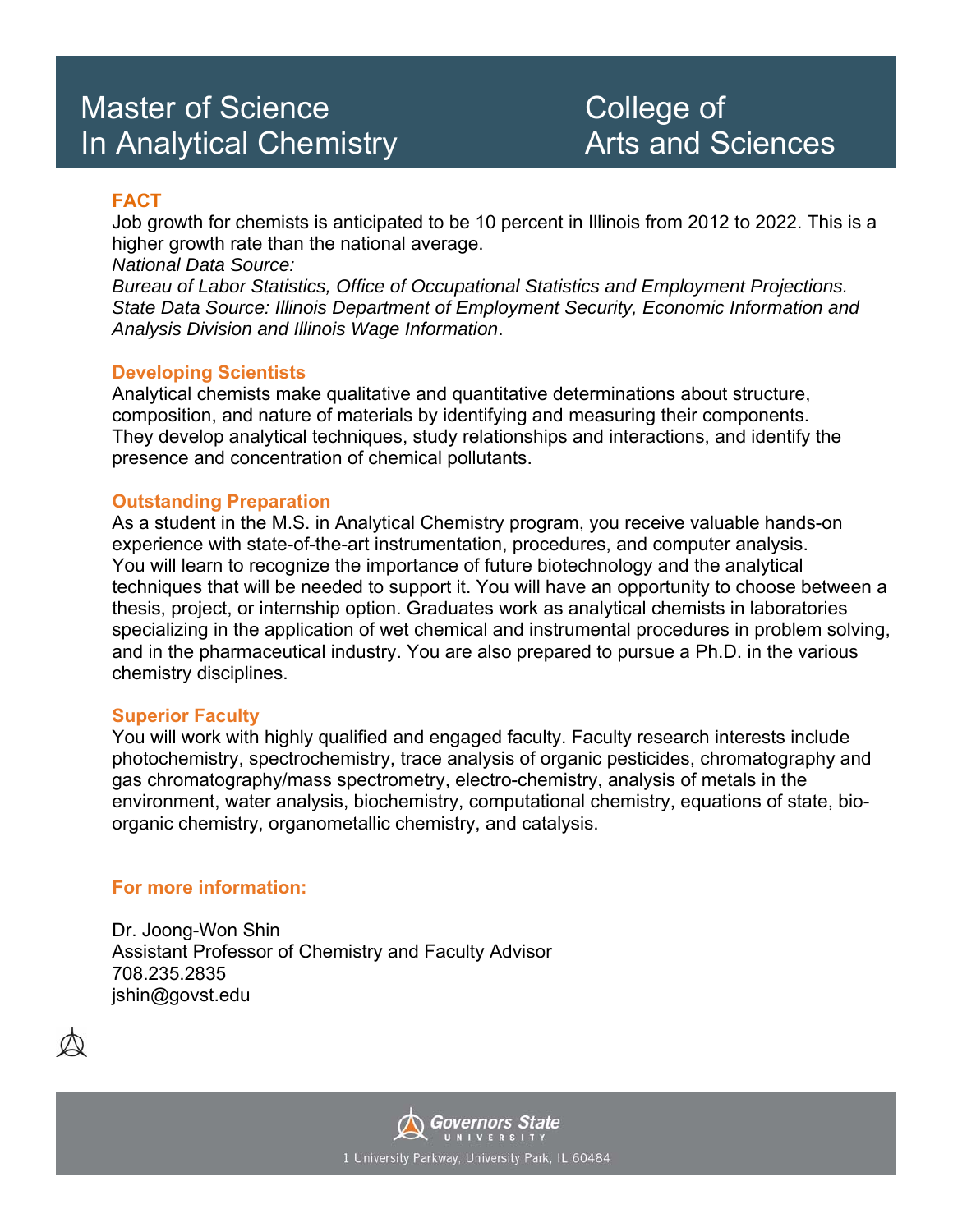## Master of Science **College of** In Analytical Chemistry **Arts and Sciences**

#### **Required Preparation**

Before admission, applicants should have completed the following course work with a grade of "B" or better in each course: at least four hours of analytical chemistry with lab (CHEM-3233, CHEM-3234); eight hours of physical chemistry with lab (CHEM-3641, CHEM-3642, CHEM-3643, CHEM-3644; eight hours of organic chemistry with lab (CHEM-3531, CHEM-3532, CHEM-3533, CHEM-3534); three hours of biochemistry (CHEM-4331); three hours of advanced inorganic chemistry (CHEM-4443); three hours of statistical methods (STAT-4219/STAT-6219); three hours of computer science; and one hour of chemical literature (equivalent to CHEM-4155). Students lacking one or more of these courses or having less than a "C" in a course may be admitted to the program. However, they will have to complete or repeat the appropriate course(s) at Governors State University. All students are conditionally admitted until course review is completed and placement exam requirements are satisfied.

#### **Placement Exams**

All conditionally admitted students enrolled in the M.S. Analytical Chemistry program will be required to take placement exams in organic chemistry, physical chemistry, analytical chemistry, inorganic chemistry, and biochemistry. These multiple choice exams were developed by the American Chemical Society to assess entering graduate students and cover the course content in the various fields of chemistry at the undergraduate level. Students who show a deficiency in these areas will be required to take and earn a minimum grade of B in the respective undergraduate course(s): Organic Chemistry Lecture and Laboratory I and II (CHEM-3531, CHEM-3532, CHEM-3533, CHEM-3534); physical chemistry: Physical Chemistry Lecture and Laboratory I & II (CHEM-3641, CHEM-3642, CHEM-3643, CHEM-3644); analytical chemistry: Analytical Chemistry Lecture and Laboratory (CHEM 3233, CHEM 3234);

# and either inorganic chemistry: Advanced

Inorganic Chemistry (CHEM-4443) or biochemistry: Biochemistry (CHEM-4331). The deficiency courses should be taken within the five terms of initial registration. Students who do not receive the grades of "B" in the deficiency courses within the prescribed time may be dropped from the program. The new students who have earned a bachelor's degree in chemistry and who have received the grades of "B" or better in organic chemistry, physical chemistry, analytical chemistry, inorganic chemistry, and biochemistry may opt to not participate in the respective exam(s).

#### **Thesis/Project/Internship Option**

As part of this degree program, students must choose between a thesis, project, or internship option.

In the thesis option, students develop a thesis proposal usually related to a faculty member's research, carry out a formal research study under the supervision of the faculty member and a degree committee, prepare a final manuscript, and make a presentation in CHEM - 8997 Research Presentation in Chemistry (1). The thesis option would be appropriate for students who have focused research interests or who intend to pursue doctoral study.

In the project option, students develop a master's project proposal, complete a master's project in conjunction with a faculty member, and prepare a final report. The project student makes a presentation of the relevant literature in CHEM - 8997 Research Presentation in Chemistry (1).

In the chemistry literature project option, students identify a chemistry project related to the one or more courses of the master's

Governors State University is accredited by the Higher Learning Commission of the North Central Association of Colleges and Schools.

This information is for reference only. For complete degree information, please refer to the current approved Governors<br>State University catalog online at www.govst.edu/catalog.